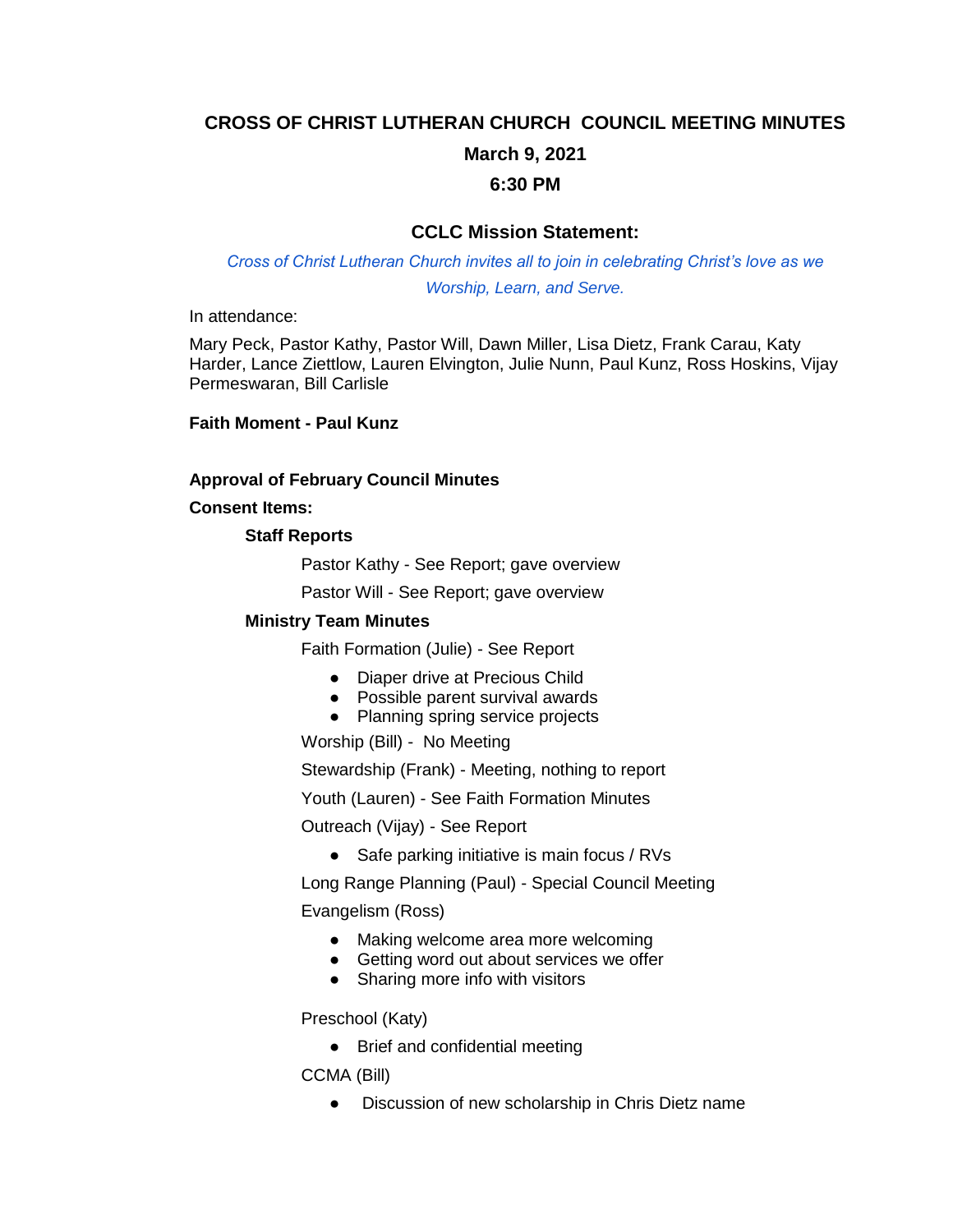- Recruiting a new member
- How can board enhance recruitment of new students

Property (Dawn)- See email about narthex

#### **SubTeam Reports**

- Finance Team: No meeting
- Re-Opening Task Force: Lisa/ Dawn Update
	- Ed thinks narthex repairs will be finished by end of March
	- Discussed county levels (currently yellow)
	- Masks ordered for staff
	- Re-opening phases update
	- Congregation survey on in-person return coming soon
- Safety Task Force On Hold until Building reopens
- HR Team No Meeting
- Tech Team See Report
	- Lots of talks about how to do live streaming
	- Talking with other congregations
	- Have new cameras to do so in higher quality
- Gift Policy Team Worked on Gift Registry, Membership

○ **Action Item:** Approval of team for 2021 - 2022

- Dawn Miller
- Frank Carau
- Kathleen Briscoe
- [Lance Ziettlow](mailto:ziettlow42@gmail.com) Treasurer
- Frank move to approve Dawn, Frank and Kathleen to continue, Paul seconded, motion passed
- Lauren moved to approve consent items, Frank seconded, motion passed

#### **UNFINISHED BUSINESS**

- 1. Safe Parking Initiative
	- Rod's group is working on policies and procedures
	- Frank suggested building access be addresses; Pastor Will and Rod are working on a Q/A document
- 2. Church Becoming Follow up Conversation

**Classic Church** focuses on Buildings, Programs, and Staff

**Church Becoming** focuses on Values, Mission, and Vision

● What are your initial reactions to our meeting on Feb 28?